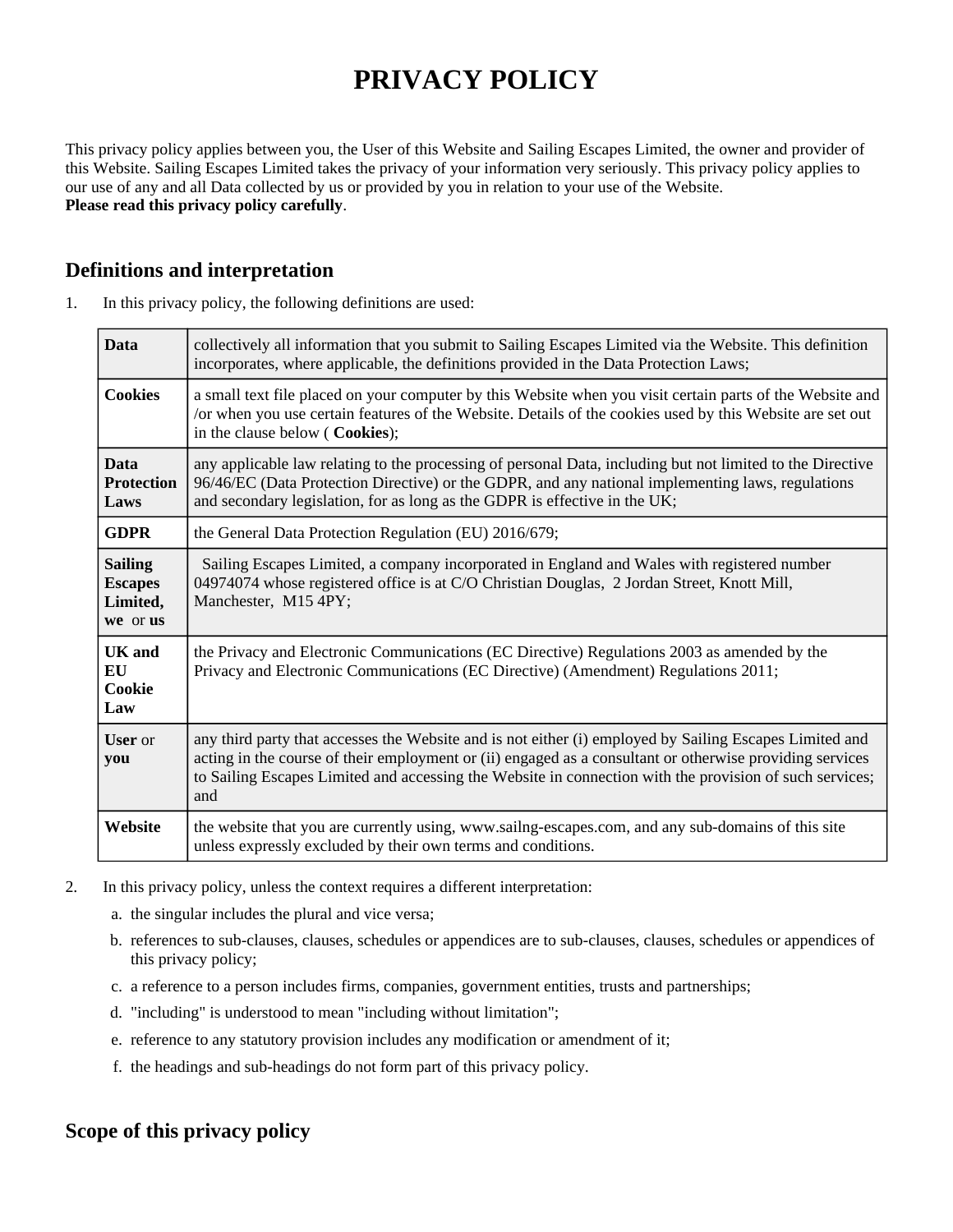- 3. This privacy policy applies only to the actions of Sailing Escapes Limited and Users with respect to this Website. It does not extend to any websites that can be accessed from this Website including, but not limited to, any links we may provide to social media websites.
- 4. For purposes of the applicable Data Protection Laws, Sailing Escapes Limited is the "data controller". This means that Sailing Escapes Limited determines the purposes for which, and the manner in which, your Data is processed.

## **Data collected**

- 5. We may collect the following Data, which includes personal Data, from you:
	- a. name;
	- b. contact Information such as email addresses and telephone numbers;
	- c. financial information such as credit / debit card numbers;

in each case, in accordance with this privacy policy.

### **How we collect Data**

- 6. We collect Data in the following ways:
	- a. data is given to us by you ;
	- b. data is received from other sources; and
	- c. data is collected automatically.

#### **Data that is given to us by you**

- 7. Sailing Escapes Limited will collect your Data in a number of ways, for example:
	- a. when you contact us through the Website, by telephone, post, e-mail or through any other means;
	- b. when you make payments to us, through this Website or otherwise;
	- c. quote request forms;

in each case, in accordance with this privacy policy.

#### **Data that is received from publicly available third parties sources**

- 8. We will receive Data about you from the following publicly available third party sources:
	- a. Instagram;
	- b. Facebook.

#### **Data that is collected automatically**

- 9. To the extent that you access the Website, we will collect your Data automatically, for example:
	- a. we automatically collect some information about your visit to the Website. This information helps us to make improvements to Website content and navigation, and includes your IP address, the date, times and frequency with which you access the Website and the way you use and interact with its content.
	- b. we will collect your Data automatically via cookies, in line with the cookie settings on your browser. For more information about cookies, and how we use them on the Website, see the section below, headed "Cookies".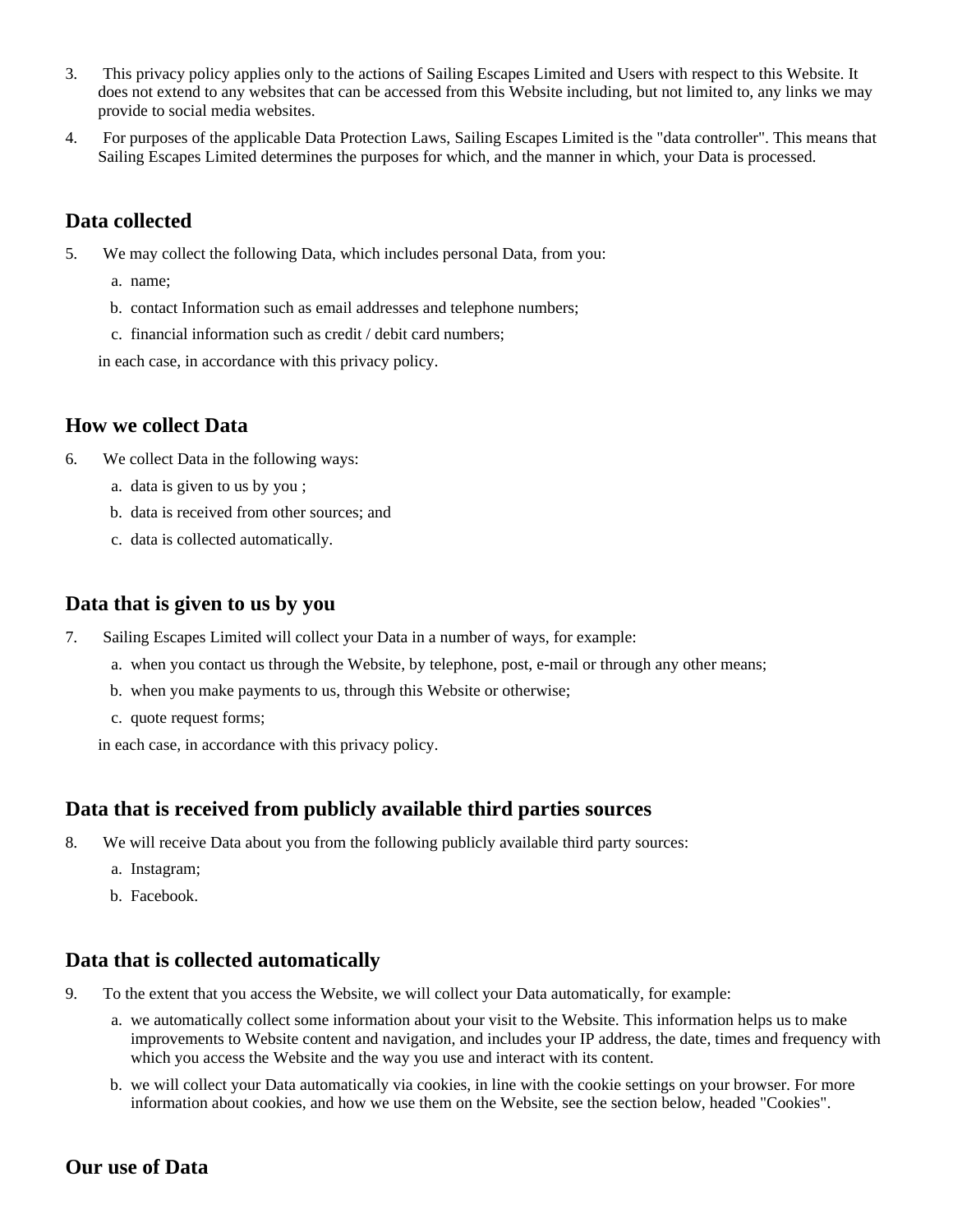- 10. Any or all of the above Data may be required by us from time to time in order to provide you with the best possible service and experience when using our Website. Specifically, Data may be used by us for the following reasons:
	- a. internal record keeping;
	- b. improvement of our products / services;
	- c. transmission by email of marketing materials that may be of interest to you;

in each case, in accordance with this privacy policy.

- 11. We may use your Data for the above purposes if we deem it necessary to do so for our legitimate interests. If you are not satisfied with this, you have the right to object in certain circumstances (see the section headed "Your rights" below).
- 12. For the delivery of direct marketing to you via e-mail, we'll need your consent, whether via an opt-in or soft-opt-in:
	- a. soft opt-in consent is a specific type of consent which applies when you have previously engaged with us (for example, you contact us to ask us for more details about a particular product/service, and we are marketing similar products/services). Under "soft opt-in" consent, we will take your consent as given unless you opt-out.
	- b. for other types of e-marketing, we are required to obtain your explicit consent; that is, you need to take positive and affirmative action when consenting by, for example, checking a tick box that we'll provide.
	- c. if you are not satisfied about our approach to marketing, you have the right to withdraw consent at any time. To find out how to withdraw your consent, see the section headed "Your rights" below.

### **Who we share Data with**

- 13. We may share your Data with the following groups of people for the following reasons:
	- a. any of our group companies or affiliates to ensure the proper administration for bookings;
	- b. our employees, agents and/or professional advisors ;
	- c. third party payment providers who process payments made over the Website to enable third party payment providers to process user payments and refunds;

in each case, in accordance with this privacy policy.

## **Keeping Data secure**

- 14. We will use technical and organisational measures to safeguard your Data, for example:
	- a. access to your account is controlled by a password and a user name that is unique to you.
	- b. we store your Data on secure servers.
	- c. payment details are encrypted using SSL technology (typically you will see a lock icon or green address bar (or both) in your browser when we use this technology.
- 15. We are certified to PCI DSS. This family of standards helps us manage your Data and keep it secure.
- 16. Technical and organisational measures include measures to deal with any suspected data breach. If you suspect any misuse or loss or unauthorised access to your Data, please let us know immediately by contacting us via this e-mail address: info@sailing-escapes.com.
- 17. If you want detailed information from Get Safe Online on how to protect your information and your computers and devices against fraud, identity theft, viruses and many other online problems, please visit www.getsafeonline.org. Get Safe Online is supported by HM Government and leading businesses.

## **Data retention**

18. Unless a longer retention period is required or permitted by law, we will only hold your Data on our systems for the period necessary to fulfil the purposes outlined in this privacy policy or until you request that the Data be deleted.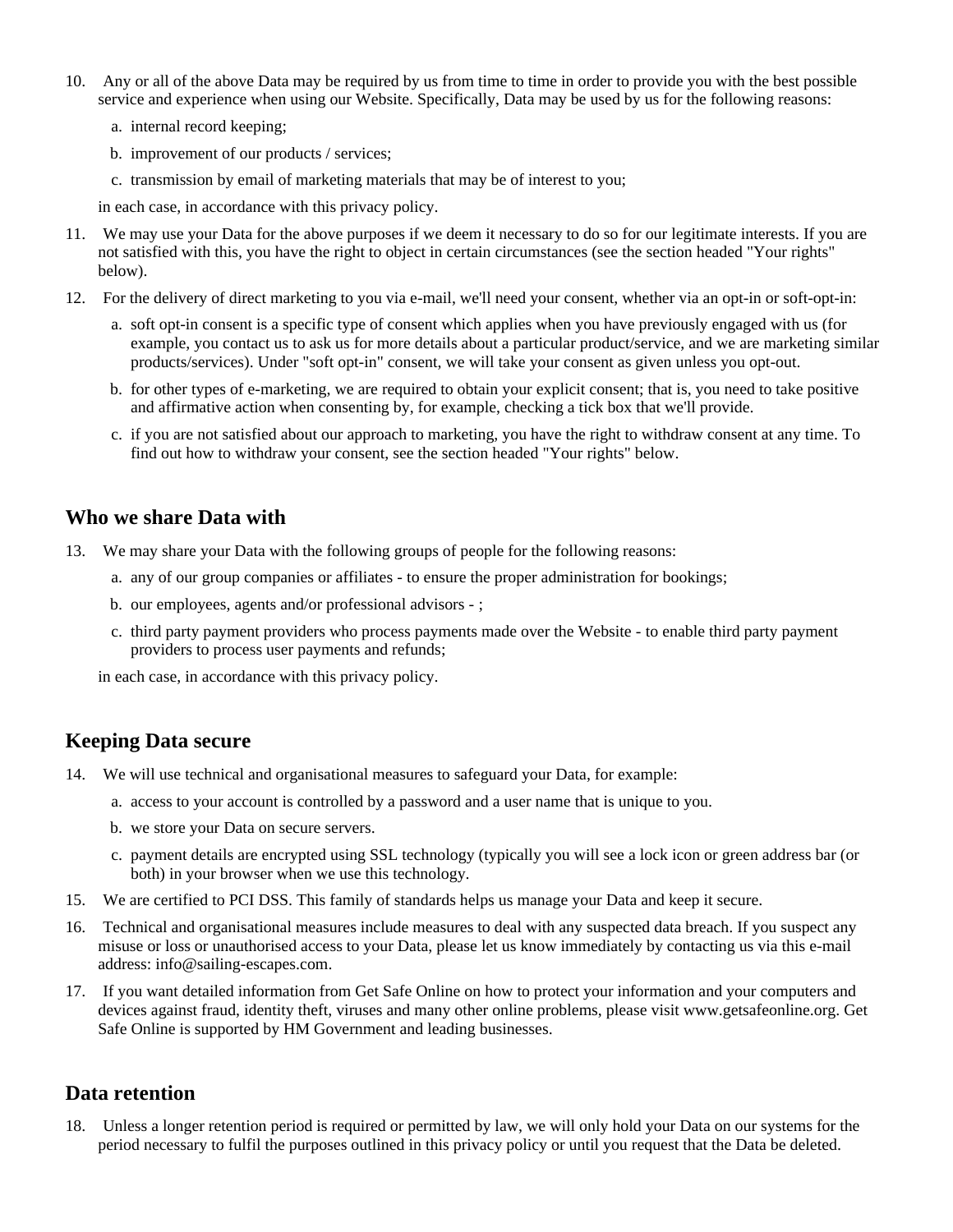19. Even if we delete your Data, it may persist on backup or archival media for legal, tax or regulatory purposes.

## **Your rights**

- 20. You have the following rights in relation to your Data:
	- a. **Right to access** the right to request (i) copies of the information we hold about you at any time, or (ii) that we modify, update or delete such information. If we provide you with access to the information we hold about you, we will not charge you for this, unless your request is "manifestly unfounded or excessive." Where we are legally permitted to do so, we may refuse your request. If we refuse your request, we will tell you the reasons why.
	- b. **Right to correct** the right to have your Data rectified if it is inaccurate or incomplete.
	- c. **Right to erase** the right to request that we delete or remove your Data from our systems.
	- d. **Right to restrict our use of your Data** the right to "block" us from using your Data or limit the way in which we can use it.
	- e. **Right to data portability** the right to request that we move, copy or transfer your Data.
	- f. **Right to object** the right to object to our use of your Data including where we use it for our legitimate interests.
- 21. To make enquiries, exercise any of your rights set out above, or withdraw your consent to the processing of your Data (where consent is our legal basis for processing your Data), please contact us via this e-mail address: info@sailingescapes.com.
- 22. If you are not satisfied with the way a complaint you make in relation to your Data is handled by us, you may be able to refer your complaint to the relevant data protection authority. For the UK, this is the Information Commissioner's Office (ICO). The ICO's contact details can be found on their website at https://ico.org.uk/.
- 23. It is important that the Data we hold about you is accurate and current. Please keep us informed if your Data changes during the period for which we hold it.

#### **Links to other websites**

24. This Website may, from time to time, provide links to other websites. We have no control over such websites and are not responsible for the content of these websites. This privacy policy does not extend to your use of such websites. You are advised to read the privacy policy or statement of other websites prior to using them.

#### **Changes of business ownership and control**

- 25. Sailing Escapes Limited may, from time to time, expand or reduce our business and this may involve the sale and/or the transfer of control of all or part of Sailing Escapes Limited. Data provided by Users will, where it is relevant to any part of our business so transferred, be transferred along with that part and the new owner or newly controlling party will, under the terms of this privacy policy, be permitted to use the Data for the purposes for which it was originally supplied to us.
- 26. We may also disclose Data to a prospective purchaser of our business or any part of it.
- 27. In the above instances, we will take steps with the aim of ensuring your privacy is protected.

#### **Cookies**

- 28. This Website may place and access certain Cookies on your computer. Sailing Escapes Limited uses Cookies to improve your experience of using the Website and to improve our range of services. Sailing Escapes Limited has carefully chosen these Cookies and has taken steps to ensure that your privacy is protected and respected at all times.
- 29. All Cookies used by this Website are used in accordance with current UK and EU Cookie Law.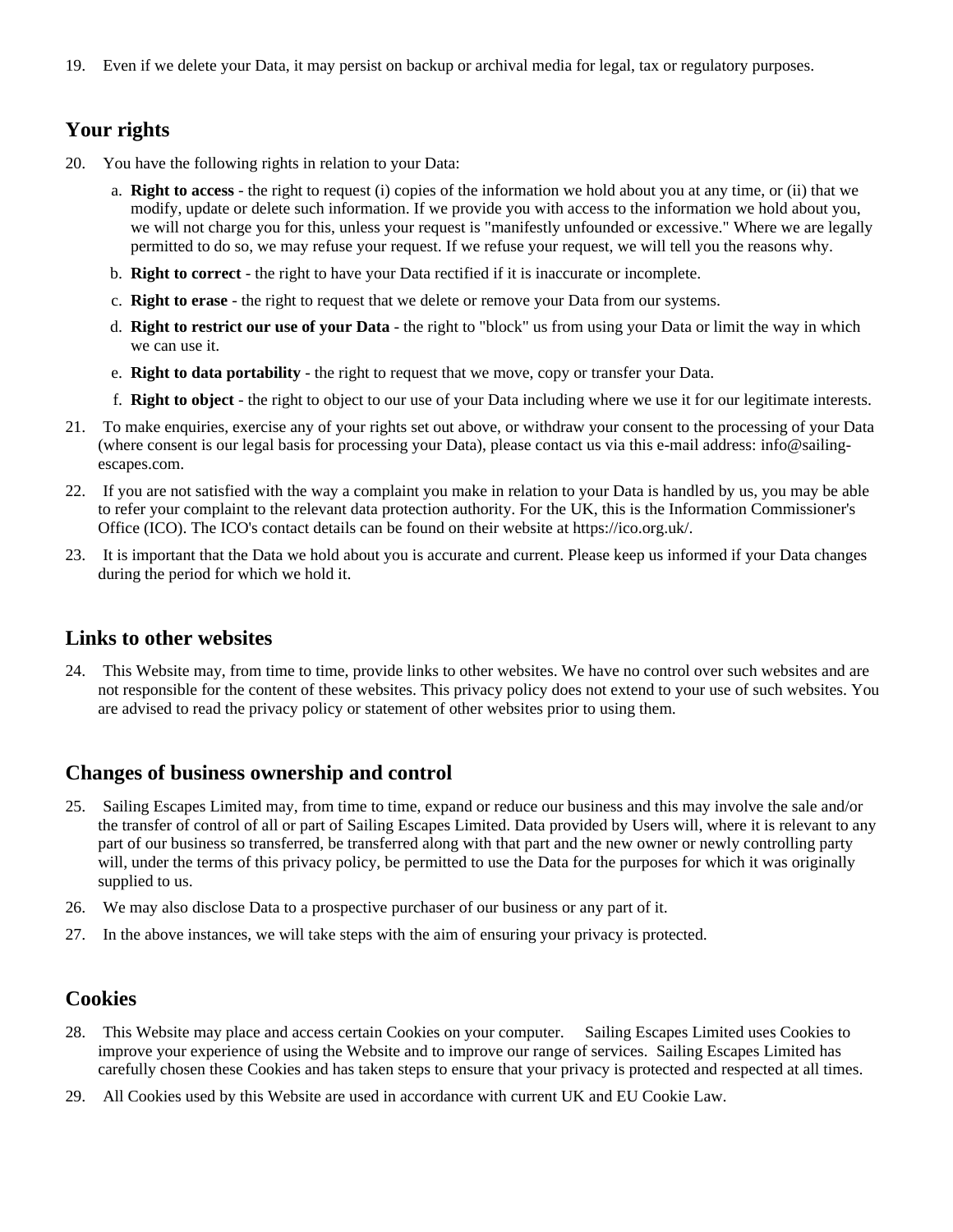- 30. Before the Website places Cookies on your computer, you will be presented with a message bar requesting your consent to set those Cookies. By giving your consent to the placing of Cookies, you are enabling Sailing Escapes Limited to provide a better experience and service to you. You may, if you wish, deny consent to the placing of Cookies; however certain features of the Website may not function fully or as intended.
- 31. This Website may place the following Cookies:

| <b>Type of Cookie</b>          | Purpose                                                                                                                                                                                                                                                                            |
|--------------------------------|------------------------------------------------------------------------------------------------------------------------------------------------------------------------------------------------------------------------------------------------------------------------------------|
| Analytical/performance cookies | They allow us to recognise and count the number of visitors and to see how<br>visitors move around our website when they are using it. This helps us to<br>improve the way our website works, for example, by ensuring that users are<br>finding what they are looking for easily. |

- 32. You can find a list of Cookies that we use in the Cookies Schedule.
- 33. You can choose to enable or disable Cookies in your internet browser. By default, most internet browsers accept Cookies but this can be changed. For further details, please consult the help menu in your internet browser.
- 34. You can choose to delete Cookies at any time; however you may lose any information that enables you to access the Website more quickly and efficiently including, but not limited to, personalisation settings.
- 35. It is recommended that you ensure that your internet browser is up-to-date and that you consult the help and guidance provided by the developer of your internet browser if you are unsure about adjusting your privacy settings.
- 36. For more information generally on cookies, including how to disable them, please refer to aboutcookies.org. You will also find details on how to delete cookies from your computer.

# **General**

- 37. You may not transfer any of your rights under this privacy policy to any other person. We may transfer our rights under this privacy policy where we reasonably believe your rights will not be affected.
- 38. If any court or competent authority finds that any provision of this privacy policy (or part of any provision) is invalid, illegal or unenforceable, that provision or part-provision will, to the extent required, be deemed to be deleted, and the validity and enforceability of the other provisions of this privacy policy will not be affected.
- 39. Unless otherwise agreed, no delay, act or omission by a party in exercising any right or remedy will be deemed a waiver of that, or any other, right or remedy.
- 40. This Agreement will be governed by and interpreted according to the law of England and Wales. All disputes arising under the Agreement will be subject to the exclusive jurisdiction of the English and Welsh courts.

# **Changes to this privacy policy**

41. Sailing Escapes Limited reserves the right to change this privacy policy as we may deem necessary from time to time or as may be required by law. Any changes will be immediately posted on the Website and you are deemed to have accepted the terms of the privacy policy on your first use of the Website following the alterations.

You may contact Sailing Escapes Limited by email at info@sailing-escapes.com.

# **Attribution**

42. This privacy policy was created using a document from [Rocket Lawyer](https://www.rocketlawyer.com/gb/en/) (https://www.rocketlawyer.com/gb/en). **03 February 2020**